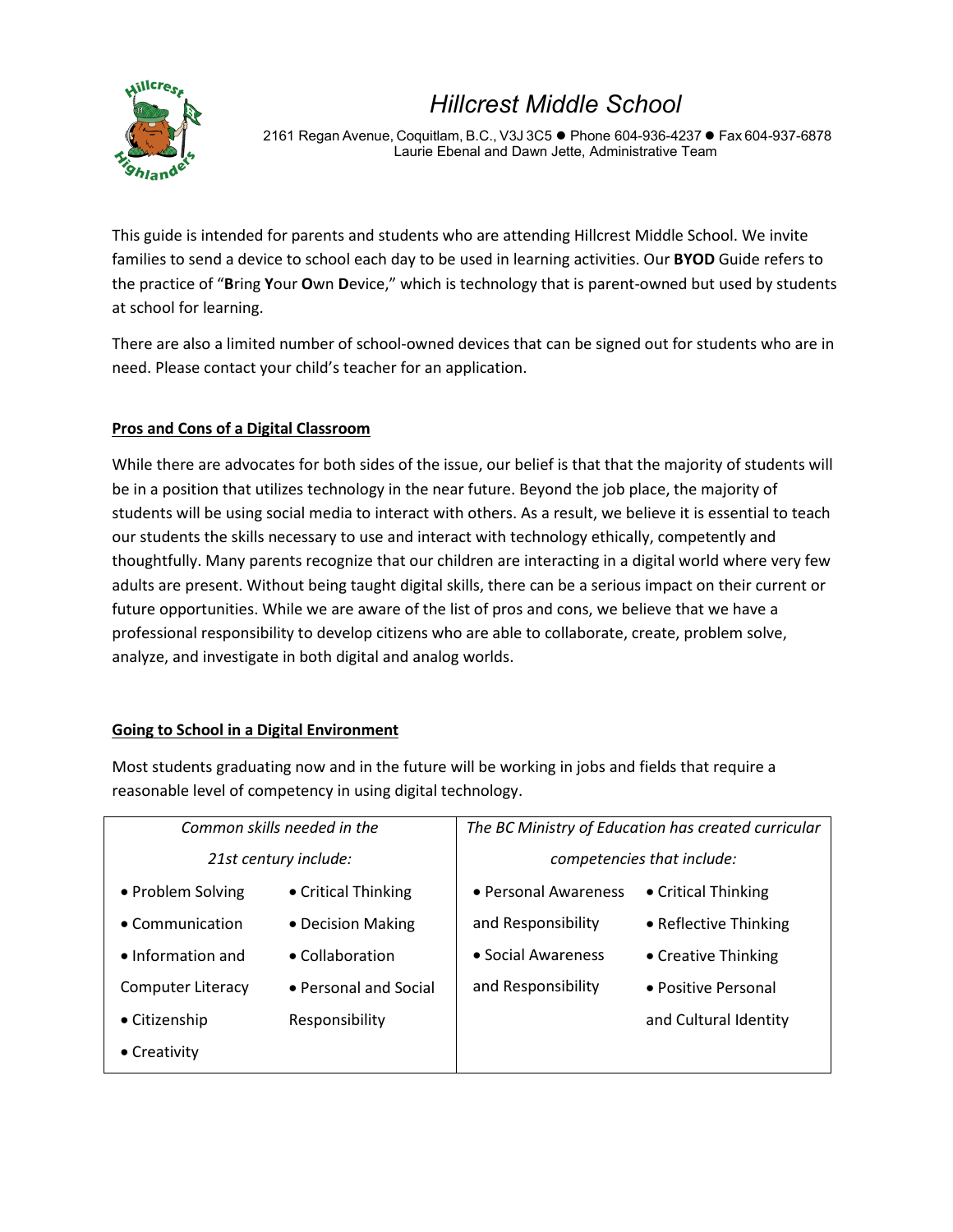

2161 Regan Avenue, Coquitlam, B.C., V3J 3C5 · Phone 604-936-4237 · Fax 604-937-6878 Laurie Ebenal and Dawn Jette, Administrative Team

### **Device Suggestions**

We strongly encourage parents and students to take time to research and sample the different devices that are available. We have learned that a student device becomes very personalized, and that their learning and willingness to use technology increases when they feel comfortable with their device.

A laptop is our recommended device. A keyboard is very effective when writing and producing documents. Devices with USB ports are valuable for data transfer and printing. A light, small computer fits best on the student desk, and fits easily in student lockers.

Please review the device recommendations below.

| THE BASICS                                                                  |                                                                                                     |  |  |
|-----------------------------------------------------------------------------|-----------------------------------------------------------------------------------------------------|--|--|
|                                                                             | <b>OTHER OPTIONAL FEATURES</b>                                                                      |  |  |
| Keyboard                                                                    | Touchscreen is nice, not required                                                                   |  |  |
| Minimum 10" screen (iPad sized or bigger)<br>٠                              | • Good: Passive touch screen                                                                        |  |  |
| A camera for photos and video<br>٠                                          | • Better: Active touch screen                                                                       |  |  |
| The ability to connect to the internet                                      | Ruggedized (with or without a protective<br>case)                                                   |  |  |
| Recommend a Windows 10 device (unless                                       | Compact size                                                                                        |  |  |
| alternative is already owned)                                               | 6 hour battery life                                                                                 |  |  |
|                                                                             | Optional: An extra charge cord - one stays<br>plugged in at home, one for the student's<br>backpack |  |  |
| <b>MORE SPECIFICS</b>                                                       |                                                                                                     |  |  |
| <b>Processor:</b>                                                           |                                                                                                     |  |  |
|                                                                             | Acceptable: Intel Pentium Silver class or better                                                    |  |  |
| Better: Intel i3 class or better                                            |                                                                                                     |  |  |
| <b>RAM</b>                                                                  |                                                                                                     |  |  |
| Acceptable: 4GB                                                             |                                                                                                     |  |  |
| Better: 8GB                                                                 |                                                                                                     |  |  |
| <b>Storage</b>                                                              |                                                                                                     |  |  |
|                                                                             |                                                                                                     |  |  |
| Recommend Solid State Drive (SSD or eMMC, not HDD) – more robust and faster |                                                                                                     |  |  |
| Acceptable: 64GB                                                            |                                                                                                     |  |  |
| Better: 128GB                                                               |                                                                                                     |  |  |

### **Device Recommendations (2021):**

Know there are good \$500 options available. Don't anticipate more than 4 years use.

**\* You do not need to purchase Microsoft Office (see below)**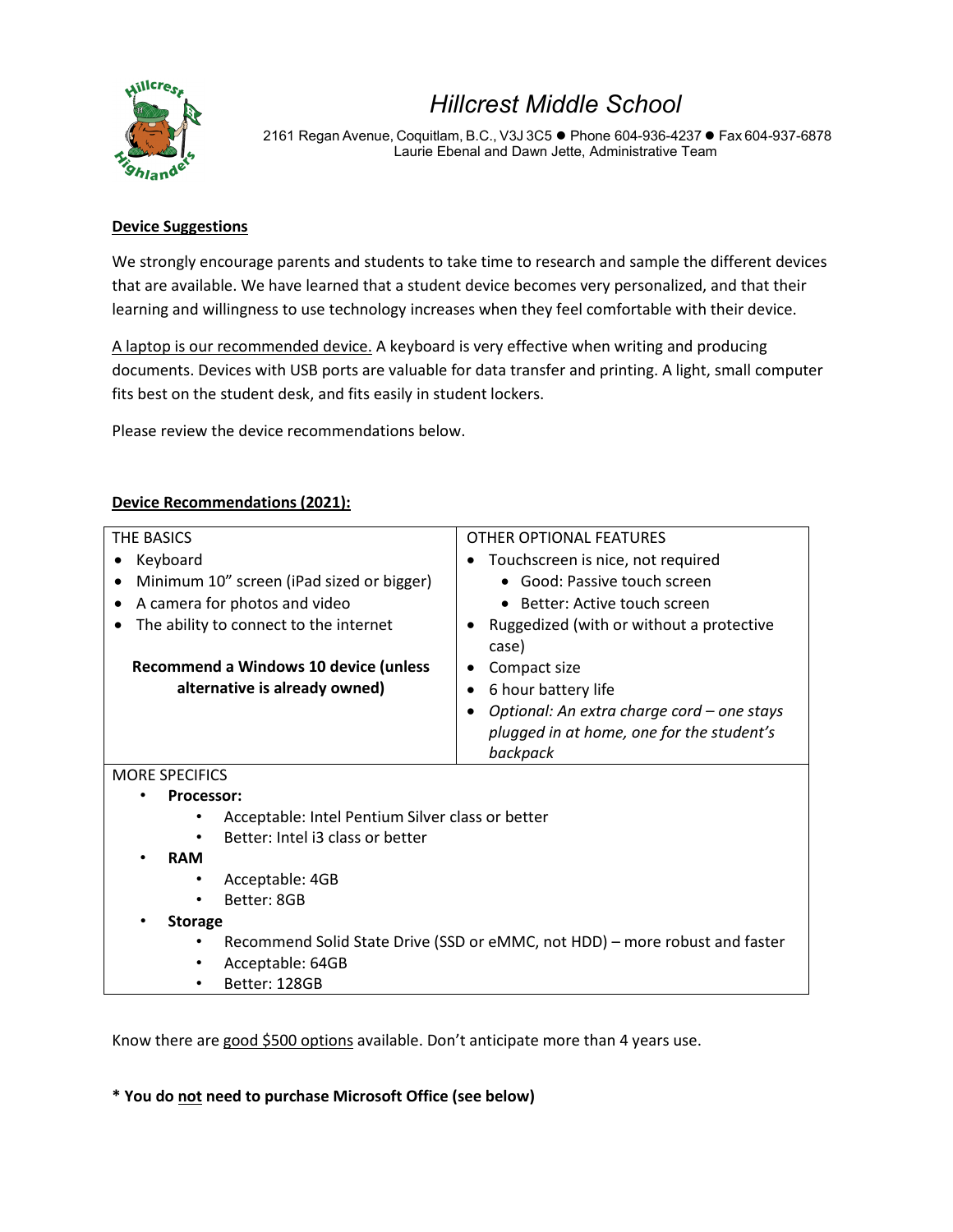

2161 Regan Avenue, Coquitlam, B.C., V3J 3C5 · Phone 604-936-4237 · Fax 604-937-6878 Laurie Ebenal and Dawn Jette, Administrative Team

Students may also bring other types of devices such as tablets (iPad or Android Nexus, for example). These device types may have strengths or challenges within the school setting, but have some basic capabilities including wireless connection, sending/retrieving data, and taking photos/video.

### **Recommended Apps, Websites & Programs**

At the middle school level, there are very few required apps/programs on student devices. Generally, a student will need:

- word processing capability (such as Microsoft Word or Apple Pages), and
- access to the internet (multiple browsers are recommended, such as [Chrome,](https://www.google.com/chrome/browser/desktop/index.html) [Internet Explorer,](https://www.microsoft.com/en-ca/download/internet-explorer.aspx) [Safari,](https://support.apple.com/downloads/safari) [Firefox,](https://www.mozilla.org/en-US/firefox/) [Microsoft Edge\)](https://www.microsoft.com/en-ca/windows/microsoft-edge).

Please note that Office 365 is provided to each SD43 student FREE of charge. It is a web-based (internetdependent) suite of tools that includes Microsoft Word, Excel, PowerPoint, OneNote, Sway, and more. This free account enables a FREE installation of the Microsoft Office suite on your device.

Teachers will not ask students to download apps or programs without parental permission. Some examples of apps/websites/programs that have been used in classrooms successfully includ[e Adobe](https://get.adobe.com/reader/)  [Reader,](https://get.adobe.com/reader/) [Kahoot,](https://kahoot.com/what-is-kahoot/) [Quizlet,](https://quizlet.com/) [Prezi,](https://prezi.com/) [Notability,](http://gingerlabs.com/) [Deck,](http://www.deck.in/) [Educreations,](https://www.educreations.com/) [Explain Everything,](https://explaineverything.com/) [iMovie,](https://www.apple.com/ca/imovie/) [Padlet,](https://padlet.com/) and [WeVideo.](https://www.wevideo.com/)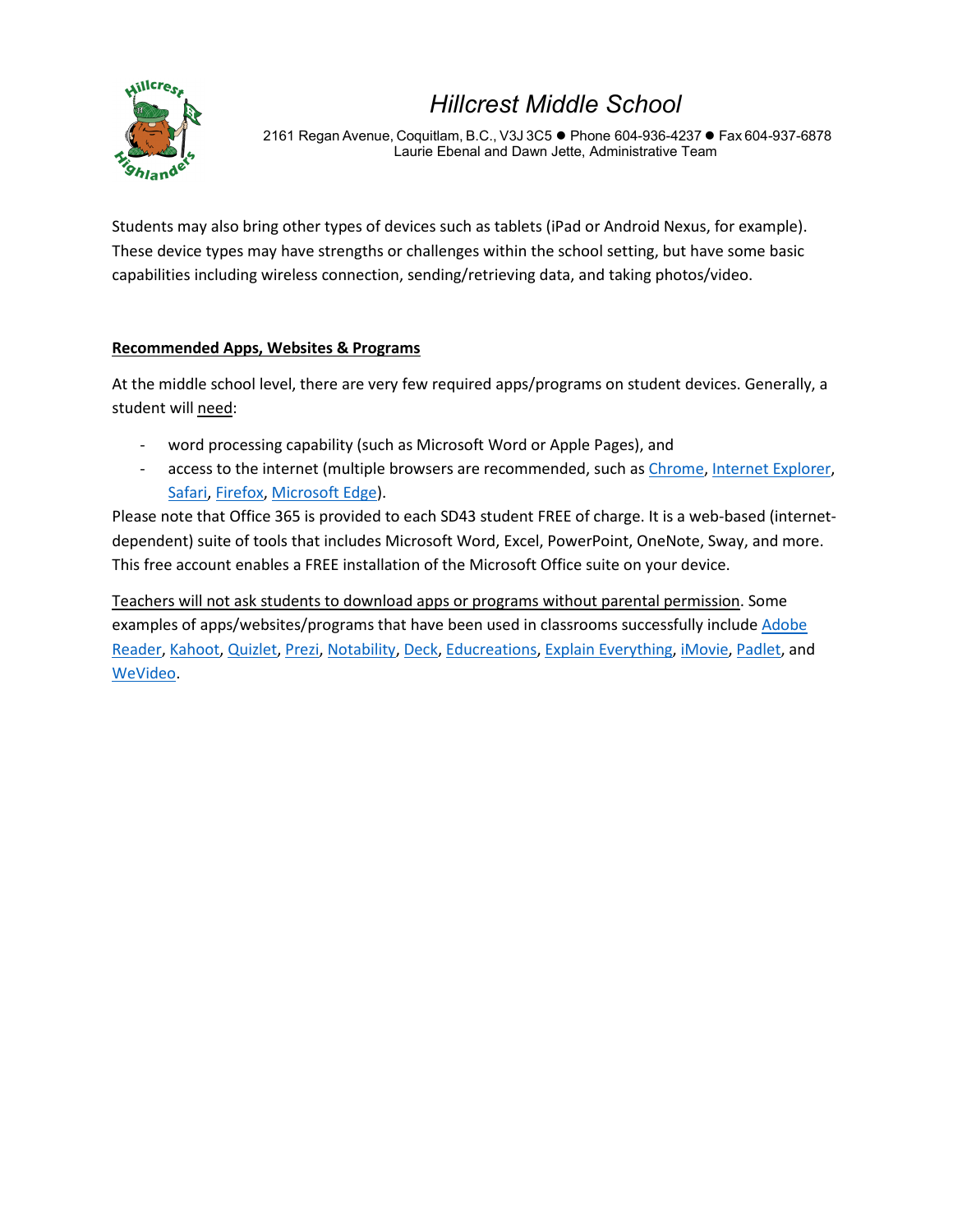

2161 Regan Avenue, Coquitlam, B.C., V3J 3C5 ● Phone 604-936-4237 ● Fax 604-937-6878 Laurie Ebenal and Dawn Jette, Administrative Team

# **Digital Citizenship & On-line Safety**

All students must abide by the District-Wide Network and Internet Use Expectations. Accessing the district network is a privilege that will be revoked if students do not abide by the Code of Conduct.

View the SD43 Digital Rights and Responsibilities:

<https://www.sd43.bc.ca/Resources/DigitalCitizenship/Pages/RightsResponsibilites.aspx>

With parents, teachers and school staff are in a position to guide students to use technology and the internet responsibly and effectively. Some of our goals are to assist and teach students to:

- 1. *Create a Positive Digital Footprint*
- 2. *Build Positive Working Relationships*
- 3. *Ask Before Posting, Photographing or Recording*
- 4. *Limit What You Say About Yourself*
- 5. *Use Technology to Create and Share Work*
- 6. *Stay Organized*
- 7. *Always Cite Sources*
- 8. *Report Inappropriate Use of Technology*

*Anyone trying to intimidate, harass, or bully others on-line may be charged through the Criminal Code (Section 264). Furthermore, it is also illegal to distribute obscene matter (Section 163), post images of anyone under 18 years engaging in sexual acts or depicting sexual organs (Section 163.1), injuring the reputation of others by exposing them to ridicule, hatred, or contempt (Section 298), or sending false messages intended to injure or alarm someone (Section 372). Report these types of situations to the police or school staff immediately. To report to the School Administration, email:* **[024-administration@sd43.bc.ca](mailto:024-administration@sd43.bc.ca)**

#### **Security Tips**

- Physically lock your device in your locker or another secure area when you are not using it
- Use a keylock/password on your device
- Do not leave your device somewhere then walk away
- Protect your device with a case
- Make sure that your device is labeled/engraved with your name or engraved
- Download a tracking app such as "Find my iPad"

# **Disclaimer**

Devices are the student's and family's responsibility. There is a possibility of damage when devices are dropped or not stored properly. The school cannot take responsibility for damaged devices.